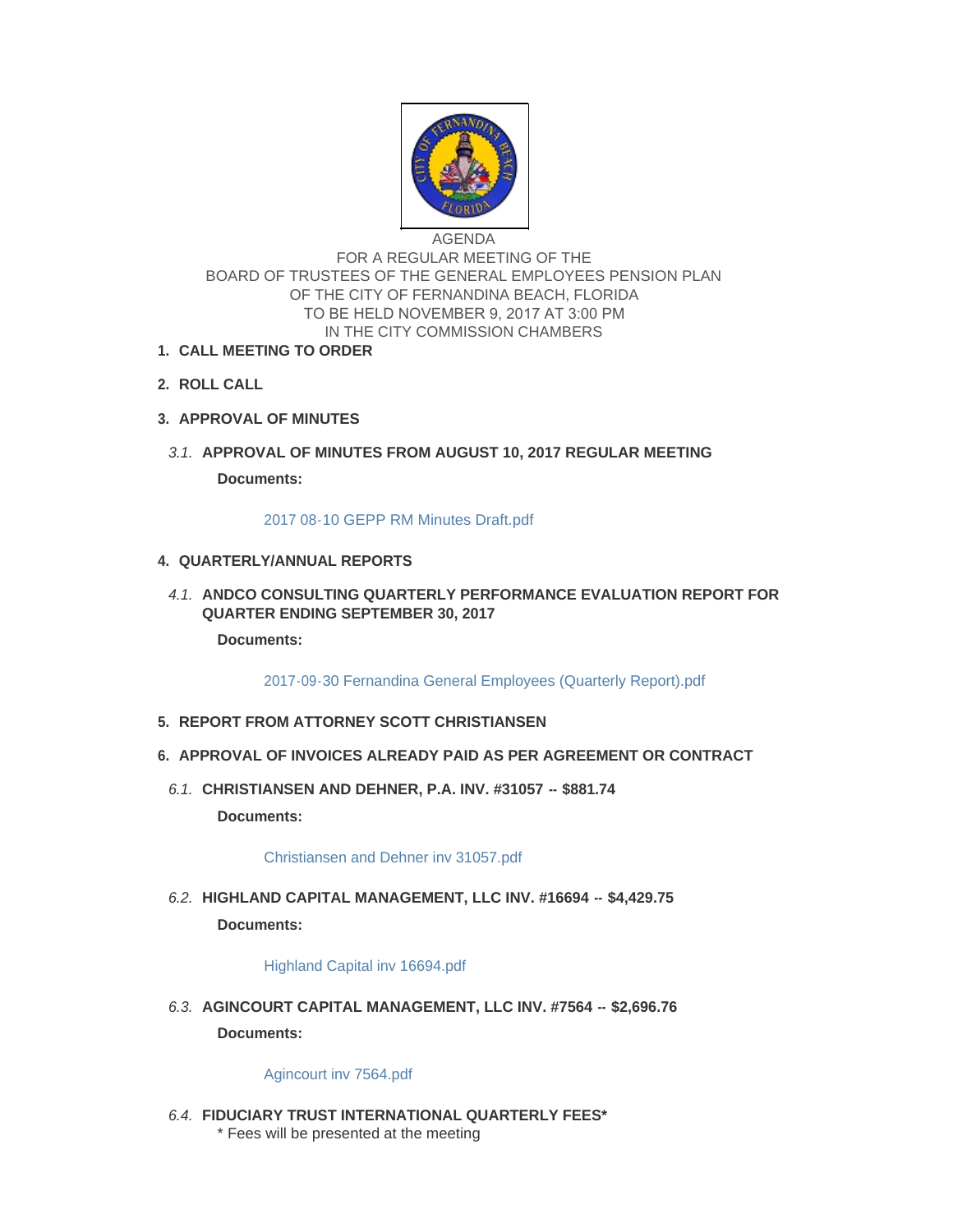# **BROWN ADVISORY INV. #20170930-220-24761-A -- \$6,324.07** *6.5.* **Documents:**

#### [Brown Advisory inv 20170930-220-24761-A.pdf](http://fl-fernandinabeach3.civicplus.com/AgendaCenter/ViewFile/Item/8348?fileID=5441)

**AMERICAN CORE REALTY FUND QUARTERLY FEES -- \$4,830.43** *6.6.* **Documents:**

[American Core Realty Quarterly Fees.pdf](http://fl-fernandinabeach3.civicplus.com/AgendaCenter/ViewFile/Item/8349?fileID=5442)

**FOSTER & FOSTER INV. #11261 -- \$325.00** *6.7.* **Documents:**

[Foster and Foster inv 11261.pdf](http://fl-fernandinabeach3.civicplus.com/AgendaCenter/ViewFile/Item/8350?fileID=5443)

**FLORIDA MUNICIPAL INSURANCE TRUST -- \$4,740.00 (SPLIT BETWEEN BOTH**  *6.8.* **PLANS)**

**Documents:**

[Florida Municipal Insurance Trust.pdf](http://fl-fernandinabeach3.civicplus.com/AgendaCenter/ViewFile/Item/8351?fileID=5444)

#### **REQUEST FOR CONTRIBUTION REFUND 7.**

**DEBRA HEBERT -- \$1,683.42** *7.1.* **Documents:**

[Hebert contribution refund.pdf](http://fl-fernandinabeach3.civicplus.com/AgendaCenter/ViewFile/Item/8352?fileID=5445)

**GLENN WHEELER -- \$434.35** *7.2.* **Documents:**

[Wheeler contribution refund.pdf](http://fl-fernandinabeach3.civicplus.com/AgendaCenter/ViewFile/Item/8353?fileID=5446)

**SUZANNE THOMET CARROLL -- \$2,131.44** *7.3.* **Documents:**

[Thomet Carroll contribution refund.pdf](http://fl-fernandinabeach3.civicplus.com/AgendaCenter/ViewFile/Item/8354?fileID=5447)

**BRETTA WALKER -- \$2,393.05** *7.4.*

**Documents:**

[Walker contribution refund.pdf](http://fl-fernandinabeach3.civicplus.com/AgendaCenter/ViewFile/Item/8355?fileID=5448)

**CASEY LAIRSEY -- \$1,269.23** *7.5.* **Documents:**

[Lairsey contribution refund.pdf](http://fl-fernandinabeach3.civicplus.com/AgendaCenter/ViewFile/Item/8356?fileID=5449)

**NOELLE SLUDER -- \$15,295.60** *7.6.* **Documents:**